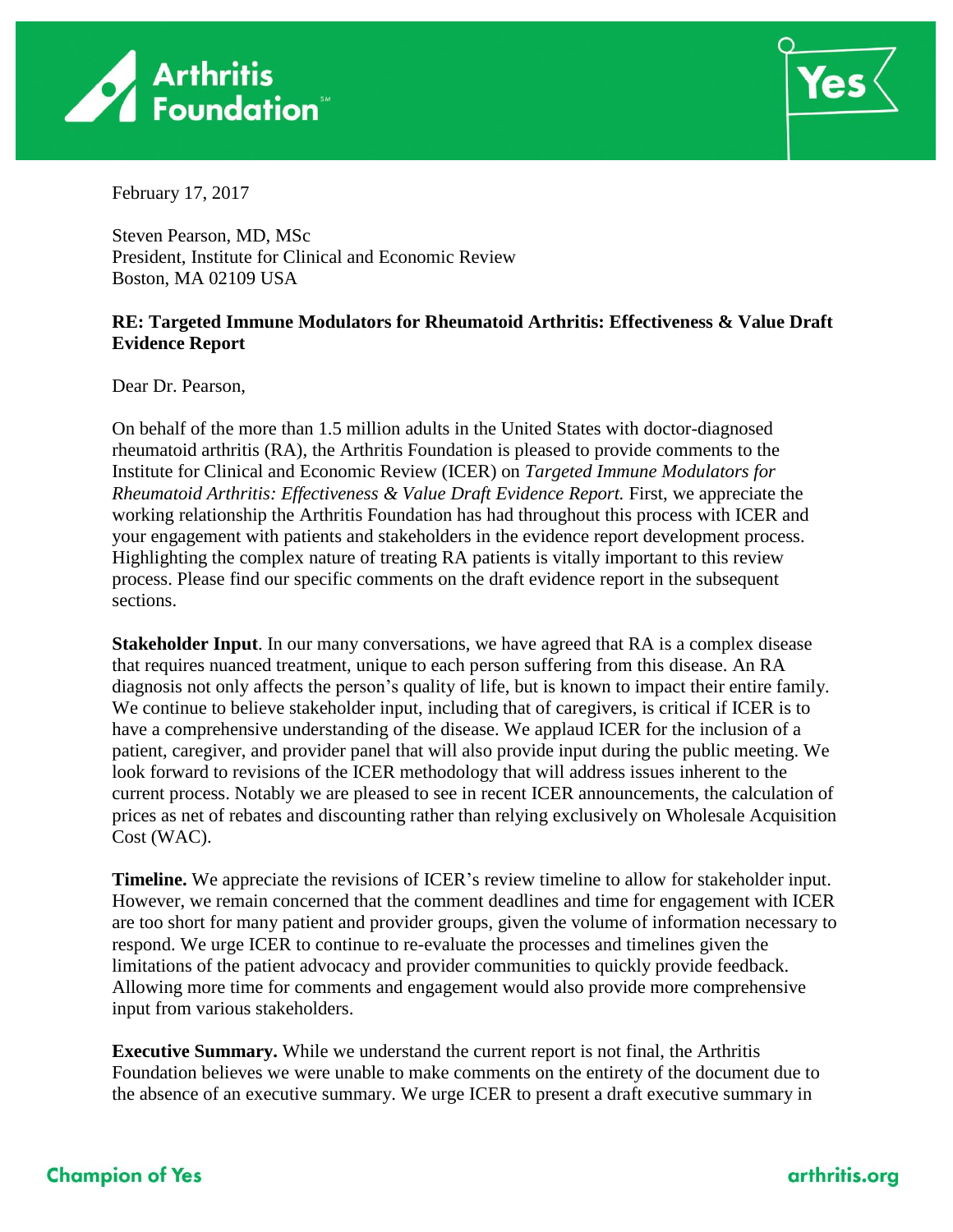



future reviews so stakeholders can understand how conclusions will be presented and provide additional comments that could inform the interpretation of the results.

**Background**. We appreciate ICER conducting a broad literature review. Unfortunately, there are vast gaps in the current literature surrounding RA medications and clinical trials. It is very concerning that there are limited long-term studies regarding the natural occurrence of RA or innovative RA medications, indicating potential underreporting of outcomes, adverse events, and safety concerns<sup>i</sup>. RA patients may be switched between medications frequently, but these changes are only reported administratively. Therefore, the reasons for prescribing patterns are largely unknown. In order to ascertain clinical intent for changes in treatment, more robust data sources are needed<sup>ii</sup>. Many of the clinical trials conducted for RA are not with random populations and tend to be homogenous in nature. As a result, many populations may be underrepresented. For example, patients with early or mild RA who are otherwise healthy and have infrequent visits to their doctor are under-sampled<sup>iii</sup>. It is extremely important to appreciate cases of earlier onset RA, because the first two years are a critical time when the patient is most susceptible to irreversible structural damage. As examined below, the short duration of clinical trials relative to the course of disease may be insufficient to fully capture positive outcomes realized by patients over longer periods of treatment.

In general, we feel the report's survey of the disease background is sparse. We recommend ICER add additional references throughout the entire report. This is particularly important in background information surrounding the field of Cost Effectiveness (CE) research. ICER's results are not fully contextualized with other attempts at CE in RA. We also continue to encourage ICER to edit the document for any misleading wording. For example, we encourage clarity on language around rare patient cases and drug usage. In these instances, careful attention should be paid to assuring that rarity is not used to suggest that the cases should be disregarded as an aspect of future policy decisions. We also seek elaboration on biosimilar treatment information included in the review. It is unclear in the report whether biosimilar clinical data is limited only to trials that specifically tested the biosimilar, or whether the definition of biosimilarity allowed ICER to consider clinical data of reference molecules to be considered in the analysis of the biosimilar. Pricing of both reference molecules and biosimilars remains uncertain and factors prominently in the ICER conclusions. As the debate on pricing evolves, it will be important to appropriately assign available clinical data to each molecule.

**The Topic in Context.** The population of interest includes adults ages 18 and older with most of the included population aged 55-65 with moderate to severely active RA and inadequate responses to or intolerance of conventional disease modifying anti-rheumatic drugs (cDMARDs). We feel this population limitation is a significant flaw in ICER's report. We believe the report will vastly underrepresent the total RA patient population. If patients with early diagnosed to mild RA were included in the economic model, we would expect the population treated with targeted immune modulators (TIMs) to accrue greater additional quality adjusted life years (QALYs) compared to those who remain on methotrexate alone. The target population as described is likely enriched for patients who have had the disease for longer

## **Champion of Yes**

#### arthritis.org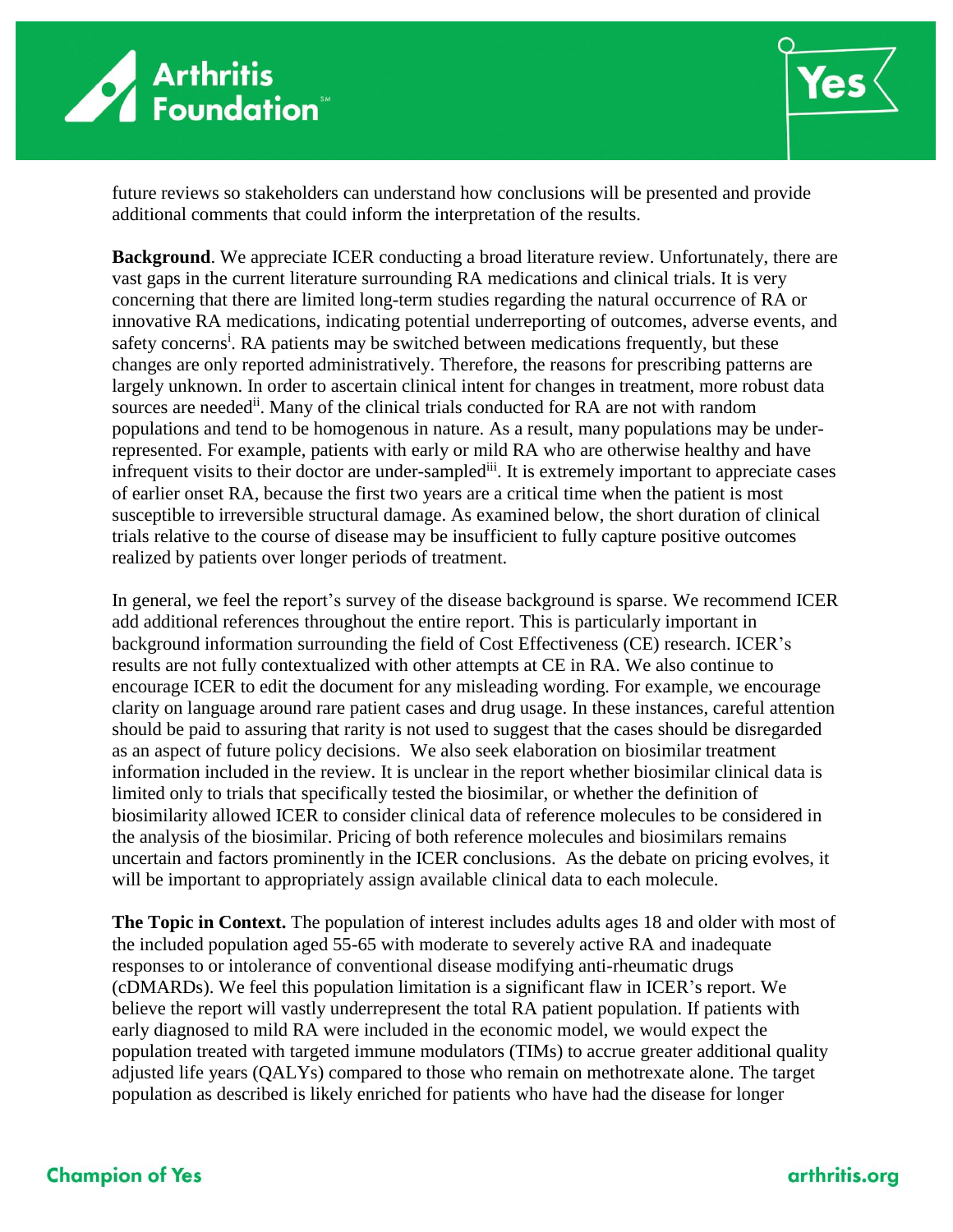



periods of time, and stand to realize fewer QALYs. Table c17, for example, reports only one study included in which mean disease duration was less than 2 years.

Second, while a definition of base case is not readily evident in the report, it appears that the base case age is approximately 60 years old. RA is well reported to reduce life expectancy of men and women by 5-10 years, and this provides a separate design flaw. In this case, the target population will have a shorter lifetime experience with the disease, and will realize fewer QALYs as a result. This apparent statistical right censoring of the age data has other features that impede claims of representativeness. Available data suggest that TIMs effectiveness increases over time, whereas cDMARDS in DMARD inadequate responders get worse. We reiterate, effectiveness may increase over time, in a way that is not fully captured within ICER's current model.

Without an analysis to address representativeness of the target population, the ICER report must be considered limited as an academic contribution. This is, however, not only an academic publication, but rather a powerful driver of policy. In this draft version, an inattention to representativeness makes this document wholly inappropriate for consideration as a primary influencer of health policy. We urge ICER to better represent the target population by including younger patients and those diagnosed with early/mild RA as part of the target population. Further, we request that an analysis of a broader target group be provided in the main analysis. If inconclusive, we feel strongly that any results obtained in the narrower age group be accompanied by sensitivity analyses that focus on base case age, time since initial diagnosis, base case QALYs, treatment efficacy, and pricing on cDMARD alone or after cDMARD failure. With regard to data presented in Table 15, the report of QALYs attributable to TIMs or cDMARDs does not express the variability of the efficacy of either group. We have concerns regarding DMARD failure where TIMS generally doubled American College of Rheumatology response criteria (ACR20/50/70) effectiveness (e.g., SATORI trial). We thus request that sensitivity tests be included to test values along the variances reported in the studies. The Arthritis Foundation continues to have concerns regarding the citation of Rhor (2016). This paper includes a disclosure that it and its authors were financially sponsored by a company that would stand to benefit from the claims ICER has used this paper to support. We further ask that if these claims cannot be supported by additional studies, that the potential conflict of interest be acknowledged in the ICER report.

**Comparative Clinical Effectiveness.** In the report, ICER makes conclusions based on the ACR response criteria (ACR20/50/70). The Arthritis Foundation recommends avoiding conclusions based on ACR20 in dose escalation studies, per the Food and Drug Administration (FDA) guidance. ACR20 is an insensitive score, and does not perform as well as the Disease Activity Score with 28-Joint Counts (DAS28) or other more sensitive measures in this analysis. We direct attention to ACR20 reported in Table 9, which reports 77% ACR20 for cDMARD, whereas Figure 6 suggests an ACR20 of 26.9%. These differences should be clarified. In larger perspective, attention should be given to the limits of the ACR20, including issues related to thresholds at which clinically significant improvements can be defined<sup>iv</sup>.

## **Champion of Yes**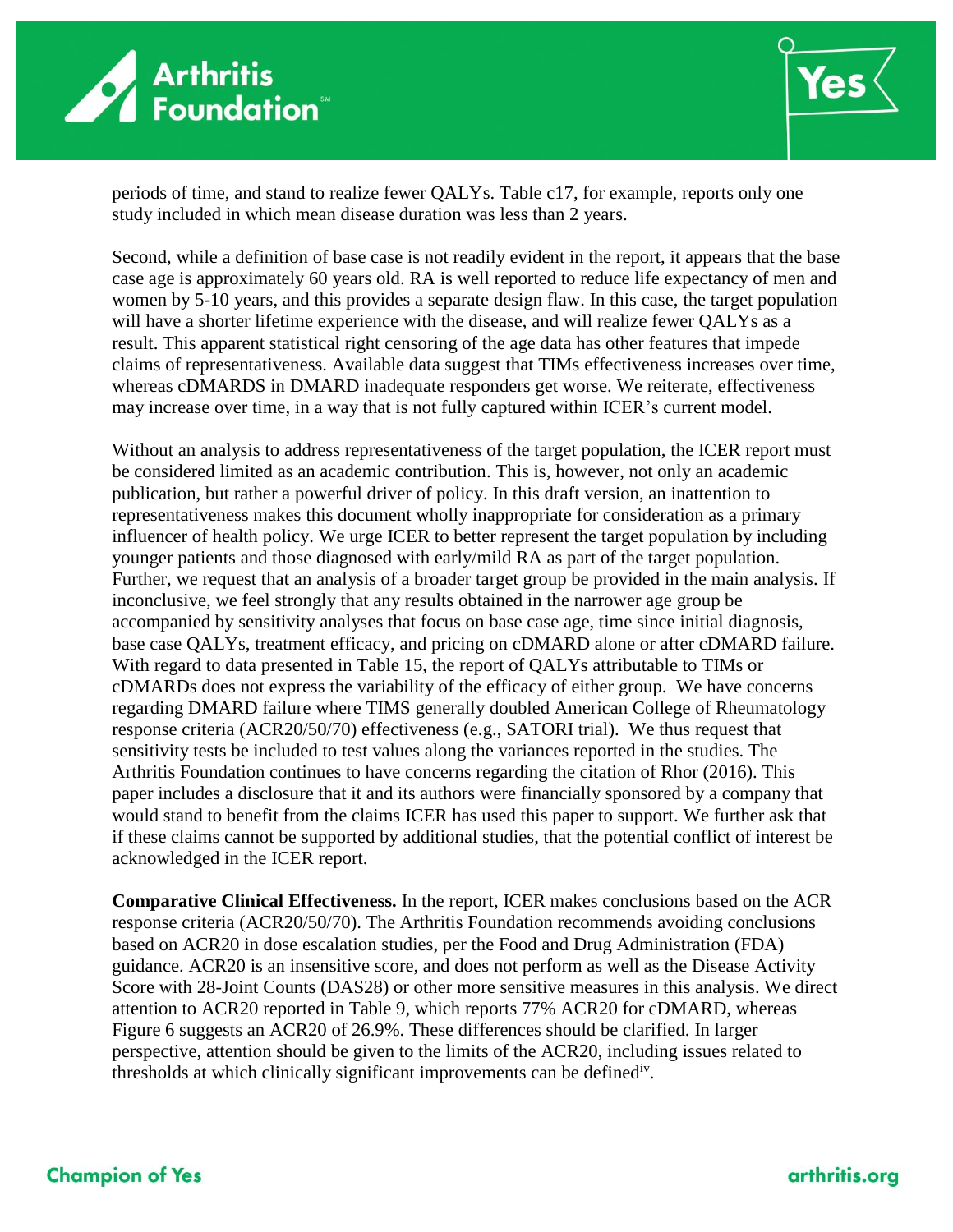



Similarly, we recommend Sharp Score data be eliminated from the analysis. Observer variability is high, and there is little prognostic value of the score with respect to outcomes such as joint replacement and work function. Notably, Table 9 of the report notes insufficiency of Sharp data to compare TIM experienced populations. In regard to *Table 12-Evidence Ratings*, we suggest providing a range around which the rating is judged with a presentation of confidence, given the limitations expressed in the paragraphs prior.We encourage ICER to include an additional section providing other algorithms that have been used to estimate comparisons, such as those employed in the United Kingdom, Australia, or available in US based academic literature. It would be beneficial to see these studies cited, and the difference between those results and ICER's. The Arthritis Foundation believes ICER's economic model is a work in progress and should not be considered final. We urge ICER to update their modeling to include real world evidence (RWE) as well as measures for people who fail cDMARDS and TIMs showing that their disease worsens over time. We also seek clarity on the processes that ICER has or will develop to update all reports.

**Other Benefits or Disadvantages.** In regard to the QALY measures used, there is a strong argument that QALYs measured on short-term (often reversible) symptoms do not adequately predict QALYs on longer (2+year) studies. In longer studies irreversible structural damage can be factored into the calculation, and has greater bearing on Health Assessment Questionnaire Disability Index (HAQ-DI). We believe this is a fundamentally important concept as it differentiates symptoms like pain and swelling (measureable in near terms), from functionally compromised joints (which require longer surveillance). We urge ICER to run an analysis of QALYs determined in studies lasting greater than >2 years to see if QALYs associated with any intervention differ from estimates favoring shorter studies. In doing so, ICER may find QALY outcomes beneath the \$150,000 threshold of acceptability. Given the differences between the measured QALY and patient sentiment as to the value of these medications, more work to understand this difference of opinion is warranted. As ICER continues to refine this section of their modeling, we ask that ICER recognize that no single QALY threshold estimate can or should be generalizable to all populations, and that QALY thresholds vary by decision-maker, population, and disease. We also ask that ICER expand on their QALY methodology and acknowledge the degree to which uncertainty is present in their conclusions.

Further, we continue to seek clarity on the inclusion of comorbidities in the model. Many patients with arthritis also suffer with comorbidities such as cardiovascular disease, mental health conditions, infections, and malignancies<sup>v</sup>. Of adults diagnosed with arthritis, 47% also have at least one of the previously listed conditions and as many as 40% of people with rheumatoid arthritis (RA) experience significant symptoms of depression<sup>vi</sup>. These symptoms can lead to more physical function problems, higher disease activity, physical and social inactivity, poorer health overall, and an increased need for medical care<sup>vii</sup>. We urge ICER to revise and incorporate how comorbidities are accounted for in the incremental costs outcome measures.

**Long-Term Cost-Effectiveness.** As previously stated, we believe a glaring issue in the long term cost effectiveness section is the misrepresentation of patients who fail all TIMs and stay

# **Champion of Yes**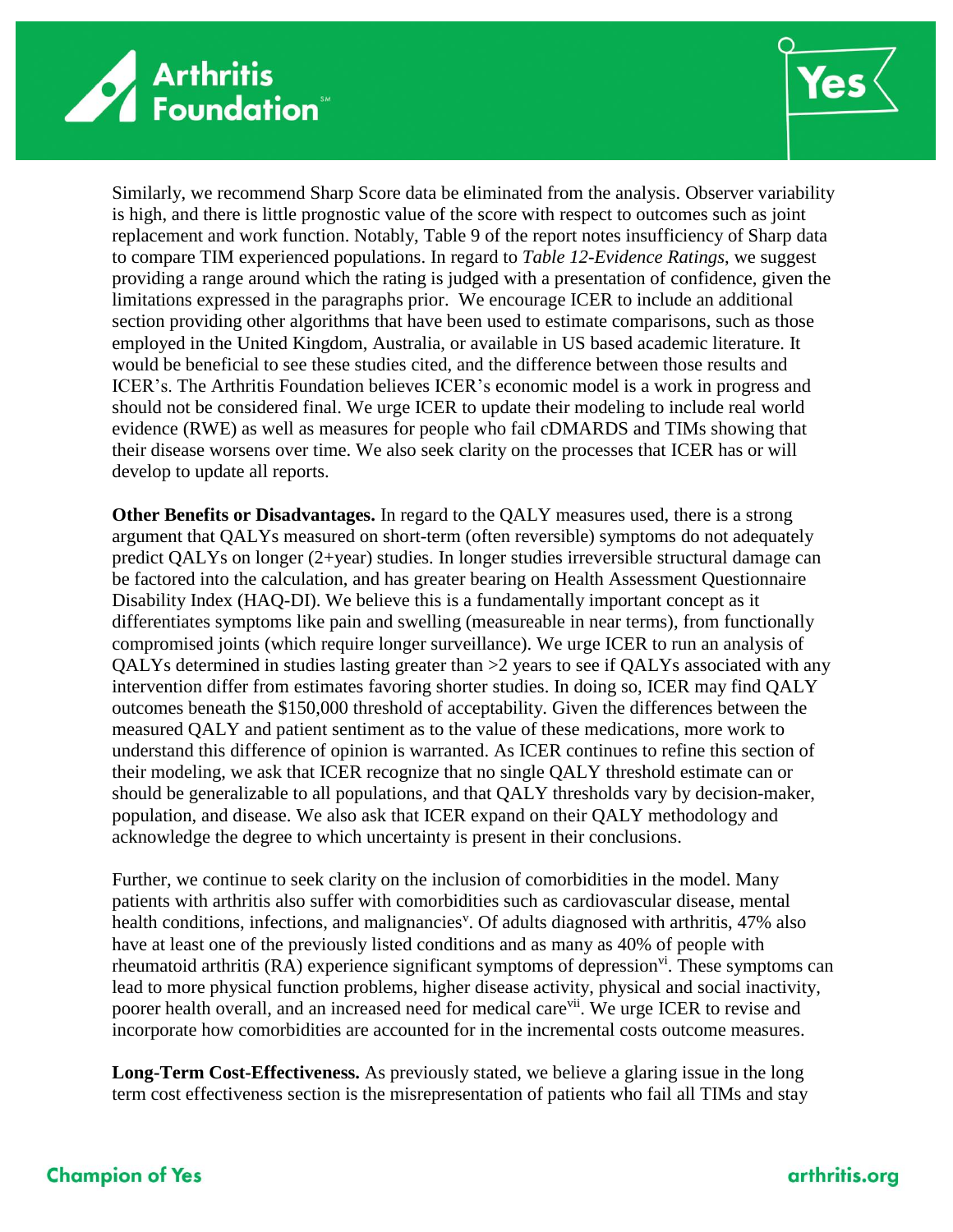



with cDMARD, or no drug therapy for the rest of their lives. The current model assumes that people do not get worse over time without effective treatment, contrary to research. We also remain concerned that patients older or younger than the inclusion criteria are not adequately represented. There is ample evidence to suggest treatment differences and differences in the overall patient experience. Additionally, due to the nature of their insurance, these patients may also differ from those included in the report. We hope that ICER will consider these factors in the final report and subsequent reports on other disease states.

Overall, keeping patients stable on the right medication is critical to maintaining positive health outcomes and greater productivity for patients. We worry that there are parts of ICER's modeling that could threaten a medically stable patient or limit treatment options for patients. The Arthritis Foundation fights to ensure people with arthritis have timely access to the medications they need to function in daily life. We believe attempting to make decisions about the value of a drug without broad-based robust supporting data from patients and providers who are in daily contact with patients is a questionable practice. We ask that the report make mention of the importance of the patient and prescriber relationship in choosing the appropriate treatment for RA patients. We also ask that ICER consider its current process to evaluate and make decisions regarding new treatments. As new treatments and additional information about these treatments become available, we urge ICER to consider publishing a protocol for how these reports will be revised in the future. Further, we ask that ICER develop a patient friendly summary of the reports at the end of each review. Summaries should be concise and easily understood by a patient; we welcome the opportunity to work with ICER on creating a patientfriendly tool.

Finally, the Arthritis Foundation cannot support any recommendations that limit patient access to needed therapies or could result in a patient on a stable drug no longer having access to that drug. We remain confident that ICER will continue to engage and consider the perspective of patients, caregivers, and other stakeholders to ensure that their evidence reports have the broadest possible relevancy. Again, thank you for the opportunity to comment on the *Targeted Immune Modulators for Rheumatoid Arthritis: Effectiveness & Value Draft Evidence Report.* Please contact Sandie Preiss, Arthritis Foundation National Vice President of Advocacy and Access, at 202-887-2910 or spreiss@arthritis.org with questions or for more information.

Sincerely,

Sandie G. Briss

Sandie Preiss Vice President, Advocacy and Access Arthritis Foundation